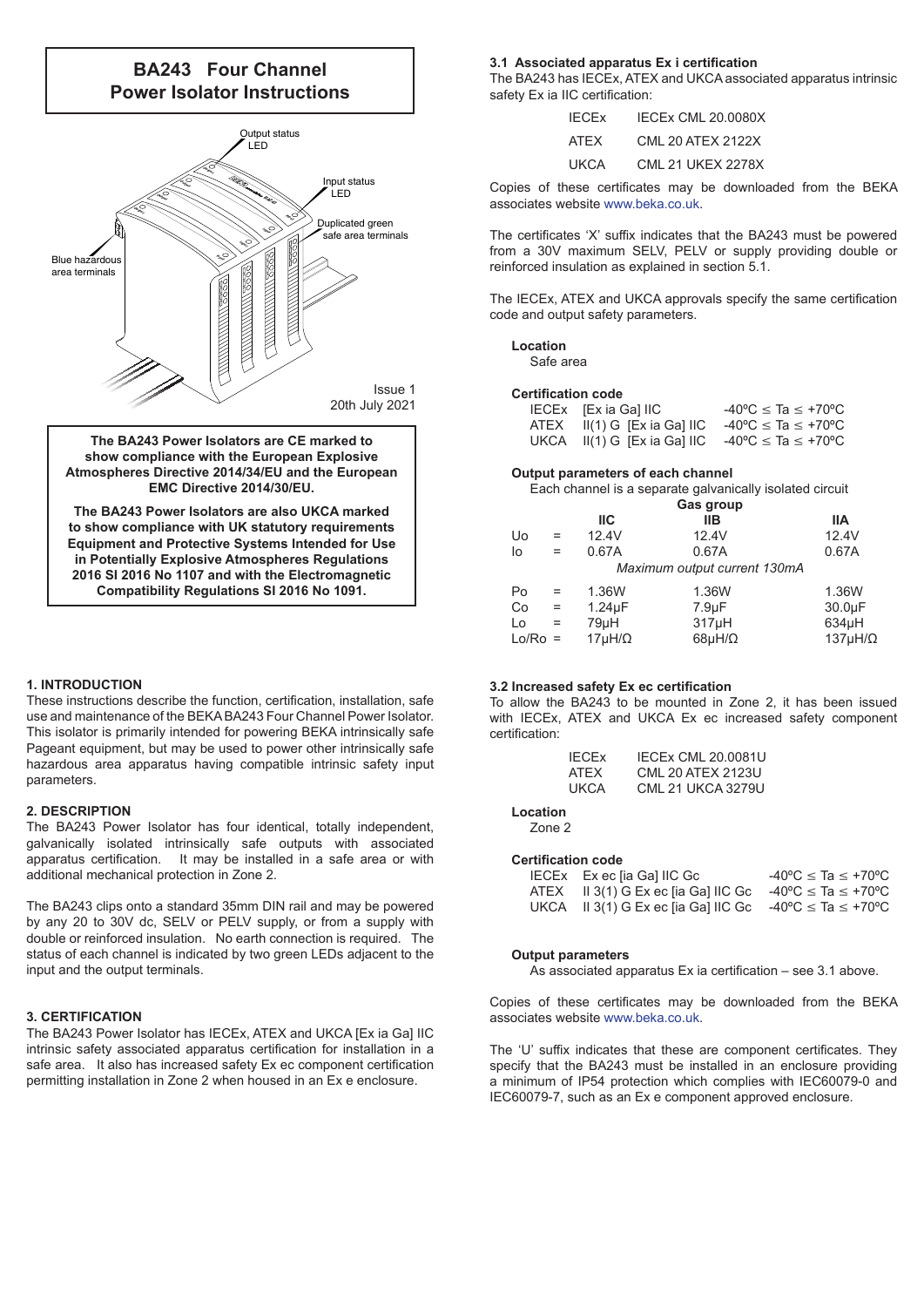## **3.3 Certification information label**

BA243 Power isolators have a label on the side of the enclosure showing a summary of certification information together with a serial number and year of manufacture.



Fig 1 Certification information label

# **4. INSTALLATION**

The BA243 should only be installed by trained competent personnel.



Fig 2 BA243 dimensions & terminals

## **4.1 Mounting**

The BA243 is DIN rail mounting and may be clipped onto any low or high profile 35mm wide *'top hat'* rail complying with DIN46277, EN50022 or BS5584. A horizontal or vertical rail may be used, but if the ambient temperature is likely to exceed 30°C a horizontal rail with an unrestricted layout that permits air to be convected through the BA243's ventilation slots is recommended. The gap between adjacent BA243 isolators should be increased to 5mm if the ambient temperature is likely to exceed 40°C.

Each channel has duplicated green Ex e approved safe area terminals. When delivered the safe area terminals of all four channels will be externally connected together as shown in Fig 2, therefore supplying power to channel 1 or 4 will power all the channels. If required these exterior links may be removed allowing each channel to be connected to a separate power supply.

To fit a wire into a safe area terminal, insert an instrument screwdriver into the slot at the side of the wire entry and gently push the screwdriver towards the entry as shown in Fig 3. This will open the gripping spring and allow a wire to be inserted into the terminal. When the screwdriver is withdrawn the wire will be secured. Only one wire should be inserted into each terminal.



Fig 3 Inserting a wire into a safe area terminal

Each BA243 intrinsically safe output has a separate removable blue terminal block.

To remove a BA243 isolator from the DIN rail, use a screwdriver to gently slide the two red securing clips outwards as shown in Fig 4.



Fig 4 Removing BA243 from the DIN rail

#### **4.2 Installation in safe area**

The BA243 Power Isolator is intrinsically safe associated apparatus and should be installed in a safe area. The BA243 enclosure provides IP20 protection, therefore for most industrial installations additional protection will be required.

#### **4.3 Installation in Zone 2**

The BA243 isolator has IECEx, ATEX and UKCA Ex ec increased When mounted inside an enclosure complying with the requirements specified by EN/IEC 60079-0 Clause 1 and providing at least IP54 protection required by IEC 60079-7, the assembly may be located in Zone 2. An Ex e component certified enclosure satisfies these requirements.

Component certificates are only intended to be used as part of a certified assembly, the Power Isolator and the enclosure should therefore be be assessed to ensure they are compatible.

#### **4.4 Installation in Zone 22**

The IECEx, ATEX and UKCA Ex ec certificates for the BA243 isolator specify that it is suitable for use in Ex tb applications when installed inside a suitable enclosure.